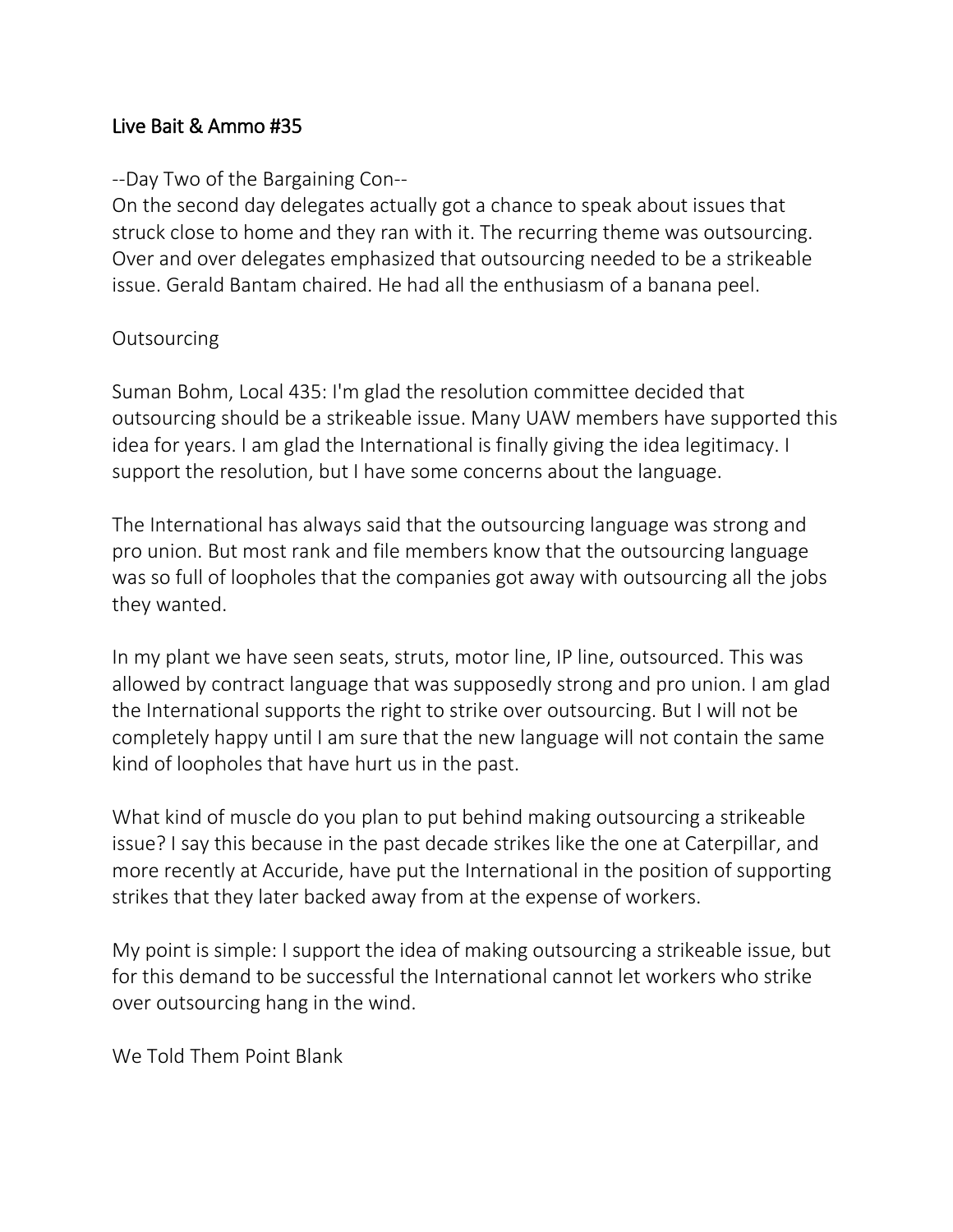Tom Sunday, Local 869: Outsourcing is the critical issue. Daimler wants to outsource all the Tool and Die work. We need to address this issue in national negotiations. We can be competitive. All we need is some support.

Training is the critical issue. We have contractors all over our plant doing work we could be doing, like trouble shooting and warranty work, because our skilled tradesmen haven't been trained. We have hired contract workers to sweep floors, wash walls, and paint while our own people were left home.

This is historically our work. This is deplorable. Back in the 80s when Chrysler wanted to close plants, Mark Step, I remember, took us all out. We picketed other facilities. We picketed Highland Park. We told the corporation, point blank, if they wanted to close any facility like MacGraw Glass etc...that we would strike them at a plant where they were making money.

We need to take that same type of initiative. We need to take them on where we have the bargaining power. So that they don't have the leverage to close plants that don't have enough work.

There's plenty of work for the corporation to bring in. They have outsourced 70% of our work at Daimler. We can bring that work in house and do it in our plant. There's no reason to outsource.

[Nate Gooden claims labor relations at Daimler have never been better. The Detroit UnFree Press reported that 200 union members picketed Solidarity House in August because they felt the UAW was not supporting them in their fight against a plan to close their plant.]

Forced Relocation Hurts Families

Don Swikert, Local 2209: I've been laid off, spun off, and I was finally sold off. However, I was lucky enough to be able to go to another local about an hour away. A lot of our brothers and sisters have not been this lucky. They've left their families, mothers and fathers, and even at times their wives and children, to live in another state.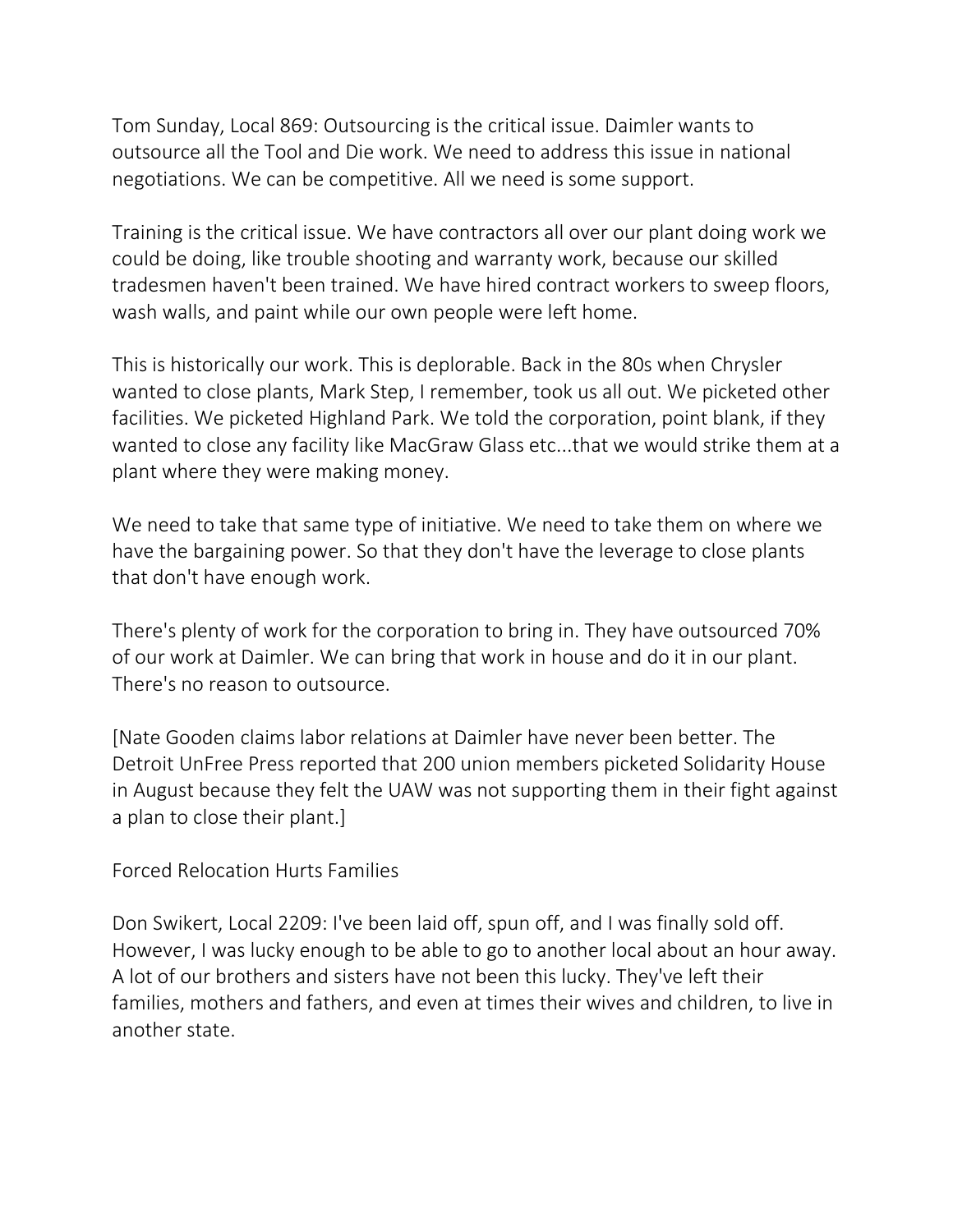They've been forced to do this because it is too easy for the companies to sell, close, or relocate. We need to make it very unattractive for the company to close or relocate. We can do this by strong penalties written into our contracts, language that protects our incomes, health care benefits, and especially our retirements.

No Mandatory Overtime

Lou Reinhart, Local 653: GM would just as soon work you till you drop then outsource the work because you couldn't make it back to work the next day.

He said that local union leaders aren't given the training or the information they need to fight outsourcing. I trust the membership. I trust that they are able to make good decisions as long as they are informed and they have the facts.

On reduction of work time he said that local shop committees in an attempt to stave off outsourcing will make an agreement that the members work all available overtime, seven days a week, or lose the work.

All overtime should be voluntary. I strongly support it.

Working overtime is not a solution to outsourcing, it's a prescription for injury, illness, and an early death. We need language that allows us to strike over outsourcing and to refuse overtime in the event our brothers and sisters are laid off indefinitely.

John Dawson, Local 686: If we are serious about reducing the work week, we need to get away from mandatory overtime. It's got to the point in our plant today, where we have people getting disciplined because they do not want to work six days a week.

Mark Farris, Local 600, called for a point of order. He said, I think it's time for a one day general strike in this country. Look at France. When the federal government simply talked about cutting back on social security, hundreds of thousands of workers walked off the job.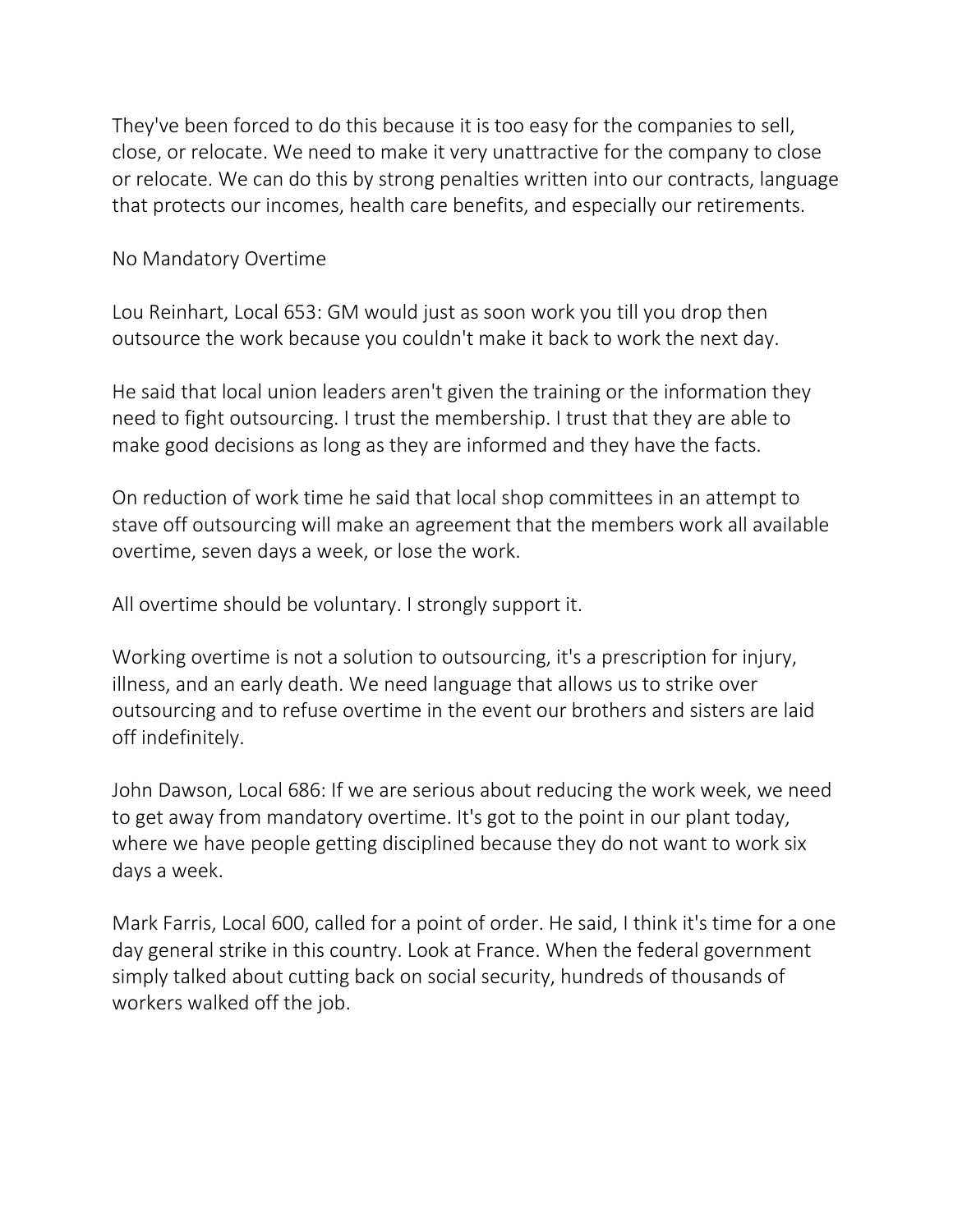A one day general strike is necessary. The old tactics aren't working. The electoral process is too slow. VP Bantam slipped him the banana peel. He said, Brother, you're out of order. Cut the mic. So much for that idea.

The Fate of Spin Offs

Wendy Thompson, president of Local 235, American Axle: We are a spin off from GM, I know that many other plants are moving in that direction. We are concerned that a structural change within the UAW is occurring, and that some of us who are spin offs from GM are being taken out of the GM department.

I feel this indicates to spin off plants that we are not going to maintain the pattern contract, but rather we are being sent off in another direction, and it opens us up to attack.

Right now American Axle is attempting to undermine the pattern contract. Yes, they signed it, but in many ways they do not want to implement what they signed. I think that taking us out of the GM department in the UAW would give them an advantage.

In the grievance procedure they don't care about precedence. They don't care what the umpires have said. They want to set a new precedent and redefine the traditions that have been negotiated in the past.

I believe all spin offs should stay within the same departments so as to indicate to whoever wants to buy any UAW represented plant that we will maintain the pattern contract and our intention is to bring all UAW members up to that standard and not to continue this drive to lower the standards of UAW members.

This is a significant development, a signal that the Ad. Caucus intends to break the pattern for spin offs and make concessions. What happens at American Axle is indicative of what will occur at Delphi, Visteon, and future spin offs.

I advocate that Delphi, Visteon, and American Axle, unite with IPS and form a unified strategy to combat the drive to lower our standards.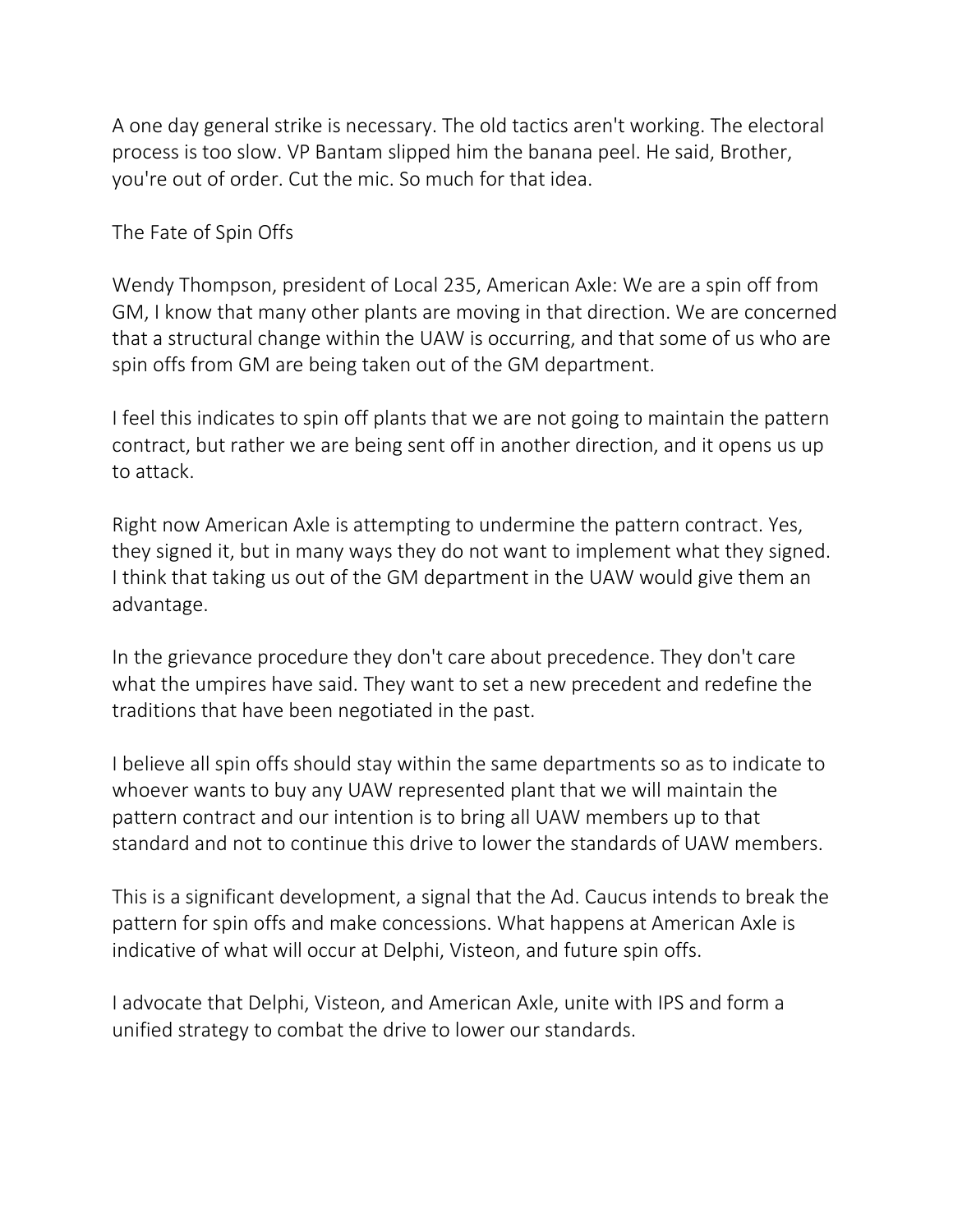The Ford, GM, and Daimler departments at Solidarity House have not fought to protect IPS or spin offs. We are naive if we expect them to act different now. Two tier wage has already been implemented at some Delphi and American Axle plants.

The needs of IPS members have been sacrificed in order to maintain high profits at the Big Three. We are treated like second class members in the UAW. Let's unite IPS, and lead the battle for higher standards throughout the industry.

IPS Members Unite

When I got my chance I pursued my agenda: solidarity for IPS workers.

Brothers and sisters, if you work for Delphi, Visteon, or American Axle you may think you are part of the Big Three, but upcoming negotiations will shatter that illusion. We are no longer part of the elite, we are IPS.

The pressure is on to cut costs. We are slated for two tier wage, benefit cuts, speed-ups, and permanent temps. We must resist this assault on IPS workers.

For years high profits were maintained at the Big Three by outsourcing to low wage suppliers. That phase is over. They have outsourced nearly everything.

Now the Big Three are pressuring suppliers to cut costs further by attacking workers. IPS workers should not have to sacrifice. IPS deserves a raise not a wage cut. IPS workers should be wary of going on strike. Don't get locked out like 2036. If you can't stop production and keep it stopped on your own, don't go out. Stay inside. Work to rule. Workers rule when they work to rule.

IPS needs a unified national strategy that includes Delphi, Visteon, American Axle, Lear, Johnson, Tower, Dana, and every small IPS in between. If one goes out we all go out. Isolated strikes like Local 2036 in Henderson, Ky. are social suicide.

We need to support each other like a real union if we want to survive. We need a partnership with other local unions, not with corporations. IPS needs brothers and sisters in the Big Three to say, we don't handle scab parts.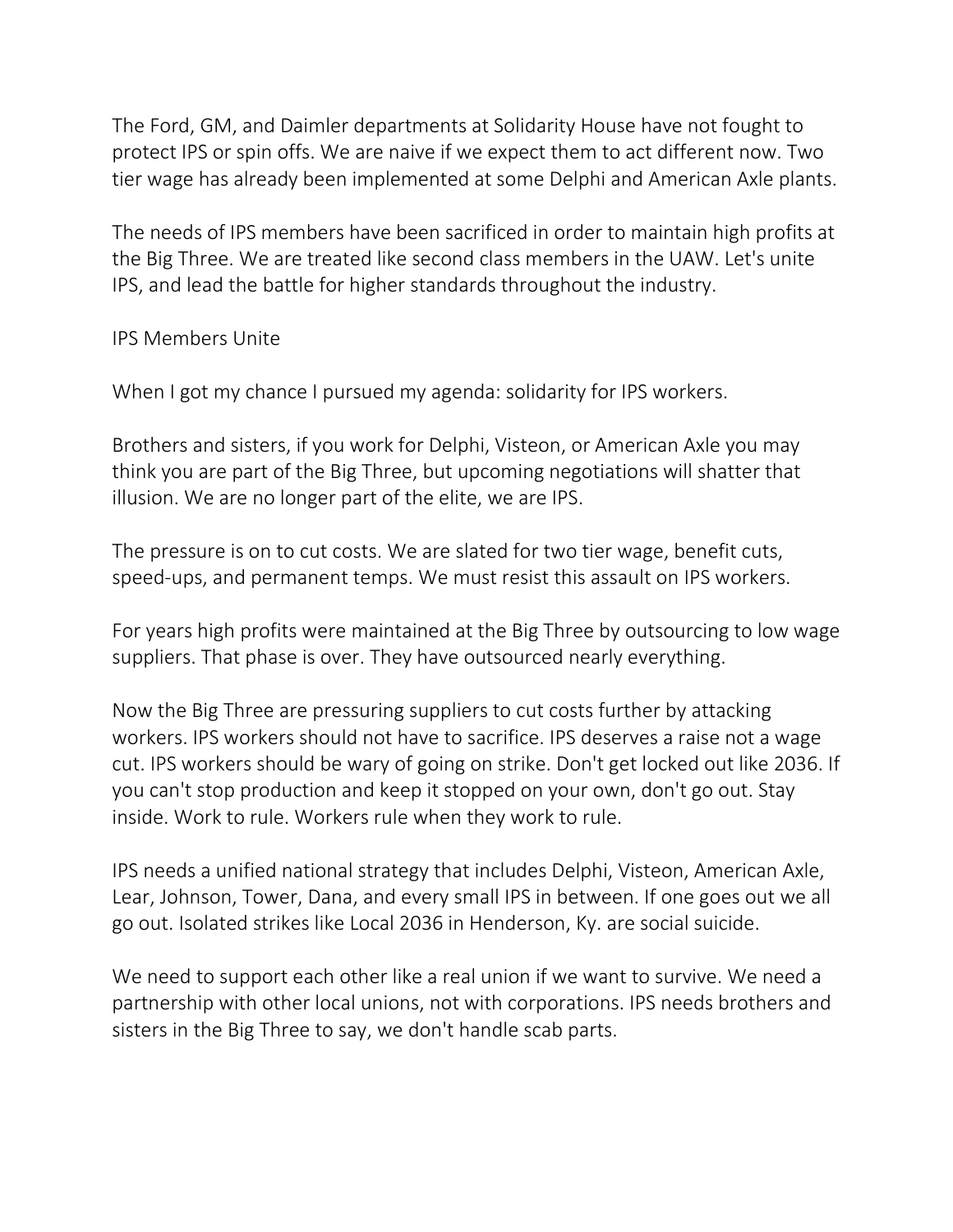If UAW members had refused to handle Accuride's scab truck wheels, Local 2036 would have a contract today.

We need cooperation between unions, not cooperation with the boss.

We need (1) a national pattern contract for IPS, (2) an industry wide benefit plan, (3) portable pensions, and (4) preferential hiring for laid off IPS workers. Some say it can't be done.

Let me remind you, they said we'd never get the Eight Hour Day, COLA, 30 & Out, SUB Pay. They said they would never recognize the UAW. Surprise, surprise, surprise.

The best way to organize is to show workers we can fight the boss and win. History has shown the only way to win social and economic justice is to resist, rebel, and revolt. Cooperation with the boss is a bust. Power respects power not punks. National Pattern contract for IPS. IPS workers unite, unite, unite.

Then the resolution committee began reading to us again. I yelled for a point of order and made a motion to dispense with the readings. I heard several people yell support but the motion was ignored.

Then Carl -Never Saw a Concession I Didn't Like- Rapson took over as chair.

Social Security Age Creep

A delegate from Region 1-C whose name and local I couldn't catch said, Under no circumstances should GM or any other UAW represented company be allowed to reduce a retiree's pension, a pension earned through dedication and hard work for these auto companies.

When social security kicks in early retirement supplemental pay should be rolled into the retiree's base pay.

Autoworkers have paid into the social security system all their working lives. We have earned our retirement from the auto companies we are entitled to both checks and no one should be allowed to reduce that benefit.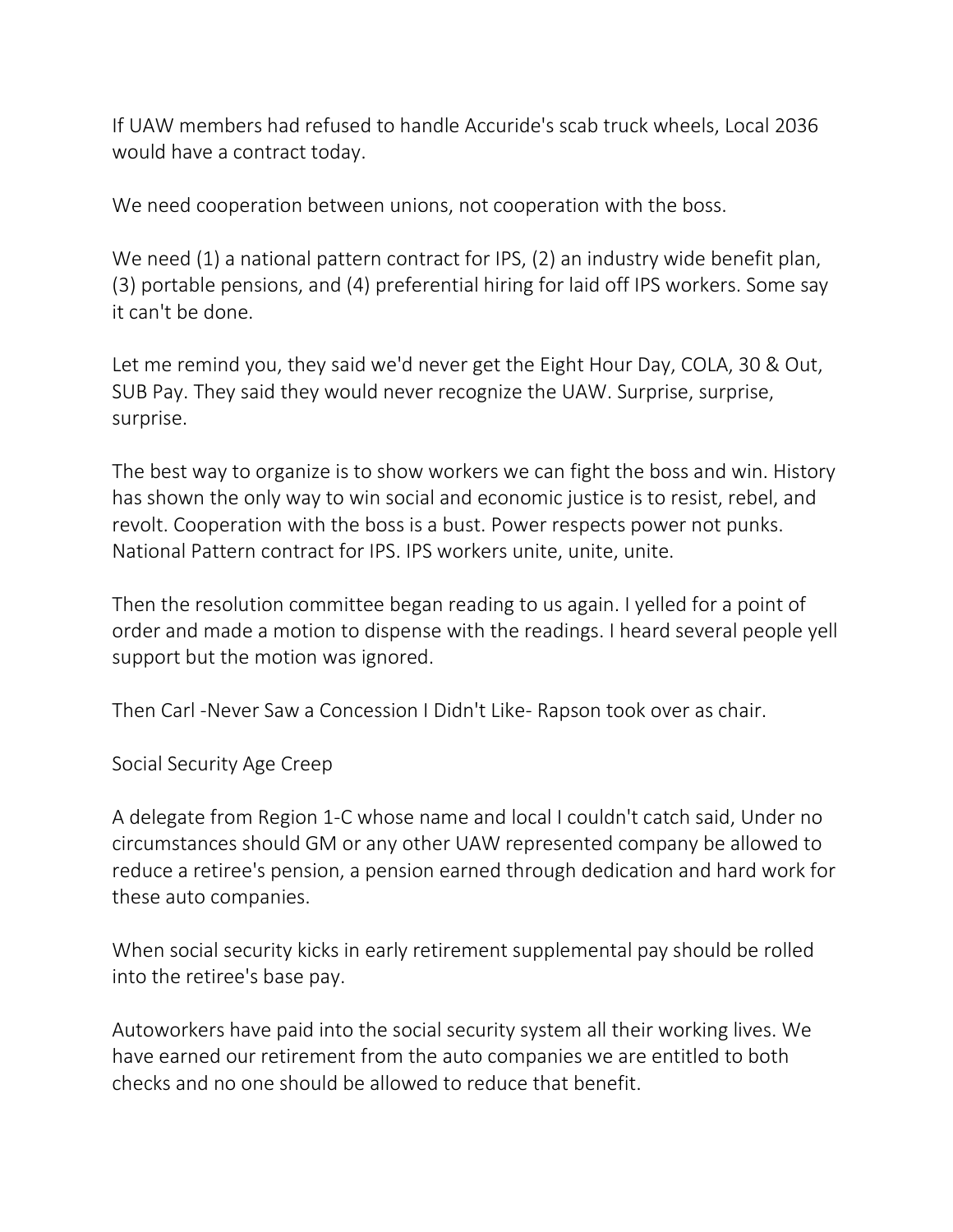Government workers and Teamsters have no deductions on their pensions. I submit to you if no deductions on pensions at any age is good enough for them it's good enough for the UAW.

Linda Corrine, Local 2164: Our retirees should be protected from new laws effecting social security age creep. They should not be forced to lock in social security below 80% due to age changes in the law. Our retirees deserve any adjustment that can be made to protect them from these new laws.

This is especially important in the UAW as our pensions are tied into social security unlike Teamsters, Machinists, and other unions whose pension calculations are independent of social security and are not reduced when social security kicks in.

She also said, I was proud to hear President Gettelfinger make this commitment and I quote: 'The UAW will not allow the Big Three to shift the cost of health care to union members. We should not continue to take concessions so that hot shot executives can continue to receive huge bonuses'.

Of course we can all recall at the convention in '99 when Yokich swore he would make GM retain a 51% share of Delphi.

Rapson called on me. I couldn't believe it, twice in one day.

Parity from Top Floor to Shop Floor

In 1999 we were told that the UAW held the line on health care takeaways. A year later we got co-pays. We are always told the UAW held the line, but each new contract includes COLA diversion, and COLA diversion is an insurance payment.

The corporations tell us that they don't have enough money and that we need to reduce the cost of health care. According to GM's proxy statement, VEBA, a benefits trust fund, decreased by a billion dollars because of capital expenditures: \$493 million for a stake in Suzuki and \$500 million for an equity injection into GMAC.